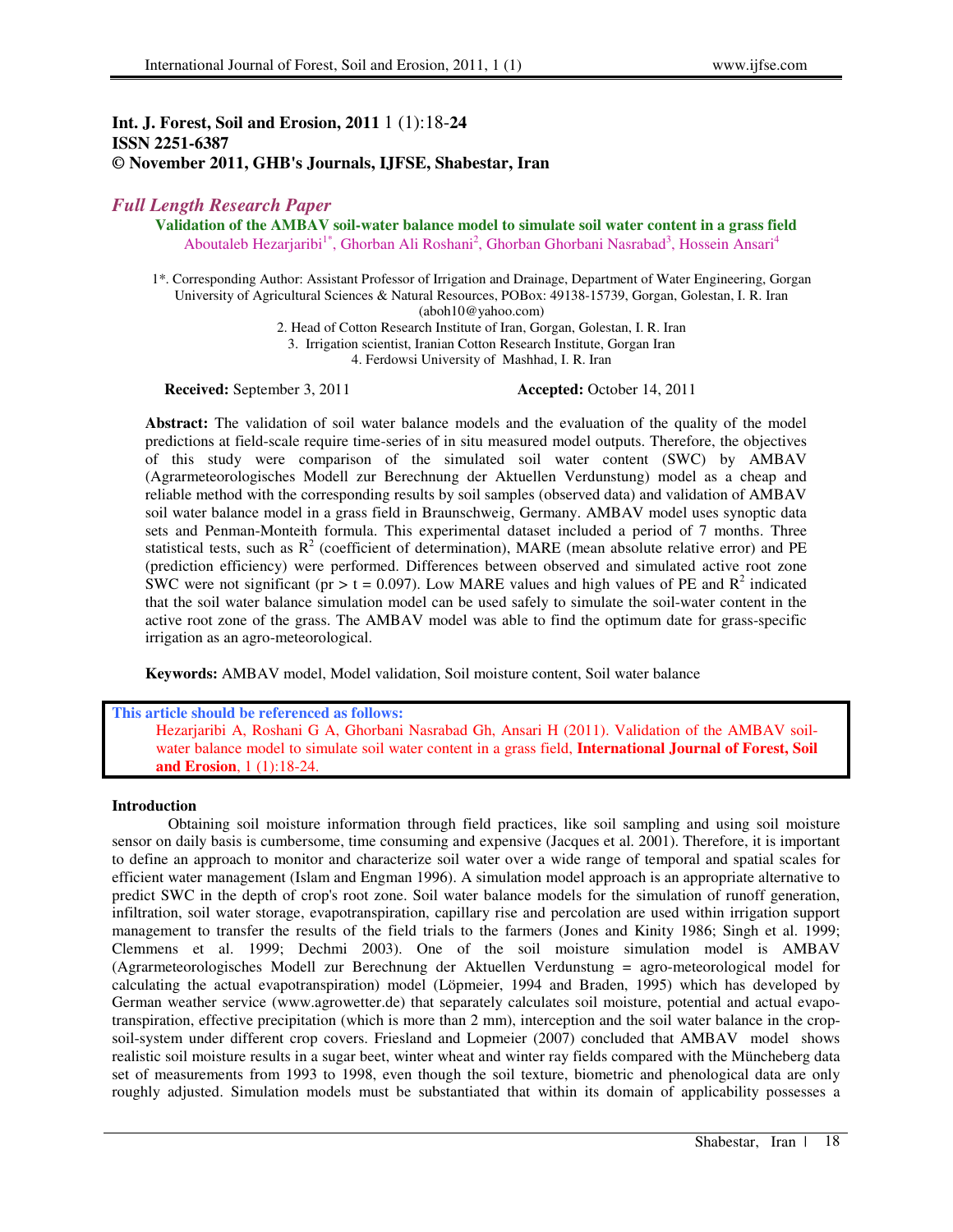satisfactory range of accuracy consistent with the intended application of the model with due attention to number of simplified assumptions (Schlesinger et al. 1979) and ensured that the computer program of the computerized model and its implementation are correct. Therefore, there is a need to confirm the models with the real field measurements and they must be evaluated and validated under different condition (different soil, crop and weather condition) before practical using at the field scale. Wehenkel (2005) validated soil water balance model using a 6-year period with time-series of automatically recorded, daily volumetric soil water contents measured with the time-domain reflectometry with intelligent microelements (TRIME) method and daily pressure heads measured with tensiometers. Results showed that a combined use of both measurement techniques, which takes into account their respective advantages and disadvantages, gives a more complete overview on the simulation quality of the soil water balance model than the single use of one of those techniques. Sheikh et al (2009) introduces a simple two-layer soil water balance model developed to Bridge Event and Continuous Hydrological (BEACH) modelling. BEACH uses daily meteorological records, soil physical properties, basic crop characteristics and topographical data. The basic processes incorporated in the BEACH were precipitation, infiltration, transpiration, evaporation, lateral flow, vertical flow and plant growth. Their results showed that BEACH has the capability to estimate soil moisture content with acceptable accuracy and it is a useful teaching tool for learning about distributed water balance modelling and land use scenario analysis. In the past decades, many such validation studies in the field have been carried out (e.g. Diekkr¨uger et al. 1995; Svendsen et al. 1995; Vanclooster et al. 1995; Bonilla et al. 1999; Kendy et al. 2003; Wegehenkel 2004; Panigrahi and Panda 2003 ). In these studies, methods such as the gravimetric method, neutron probes and time-domain-reflectometry (TDR) for the measurement of soil water contents (SWC) were often applied.

However, newly method such as TDR and neutron probe are able to measure soil water content, but the soil sampling method is the most accurate method to determine actual soil water content and all other soil moisture sensor most be compared and validated with sampling method. Therefore, the objectives of this study were comparison of the simulated SWC by AMBAV model as a cheap and reliable method with the corresponding results by soil samples (observed data) and validation of AMBAV soil water balance model in a grass field.

## **Materials and Methods**

### *Study site*

Data were collected on a flat field of grass (It is called country 2011, a mixture of 35% *Festuca pratensis*, 35% *Lolium perenne*, 15% Phleum pratense, 10% *Poa pratensis* and 5% *Festuca ruba*) at the Institute of Agricultural Technology and Biosystems Engineering, Federal Research Institute for Rural Areas, Forestry and Fisheries, Braunschweig, Germany (www.vti.bund.de/en/institutes/ab). It was located between latitudes 52°1752, 80"N- 52°1802,41"N, and longitudes 10°2708,39"E-10°27370,27"E, respectively. The physical and chemical characteristics of the soil at the experimental site are summarised in Table 1.

| Soil parameters    | Top soil $(0-30 \text{ cm})$ | Sub soil (30-60 cm) |  |  |
|--------------------|------------------------------|---------------------|--|--|
| pH                 | 5.5                          | 4.8                 |  |  |
| Organic matter [%] |                              | 0.7                 |  |  |
| Clay $[\%]$        | 6.3                          | 5.4                 |  |  |
| Silt $[\%]$        | 46.7                         | 47 2.               |  |  |
| Sand $[\%]$        |                              |                     |  |  |

Table 1. Description of the soil parameters at the experimental site (Salac, 2005)

## *AMBAV model*

AMBAV model uses the Penman-Monteith formula and synoptic data from a German weather service located 1.4 km to the south of the study site. The model that being use by local meteorological advisory services was designed to produce recommendations for irrigation amounts and scheduling for different soil types based on hourly weather data from the meteorological station network (Löpmeier, 1994; Braden 1995). Soil water dynamics are simulated using a mechanistic model based on the Richards equation that represents the movement of water in unsaturated soils (Richard, 1931). Soil water characteristics and hydraulic conductivity functions have been described by pedotransfer functions (Vereecken et al. 1989, 1990). The coefficients have been recalculated in order to get field capacities (FC) and permanent wilting points (PWP) in accordance with the German soil evaluation (Adhoc-Arbeitsgruppe Boden 1996). The model has ability to consider different soil textures. The AMBAV model cannot be used for uneven fields and it is valid for a flat field only like our study field. The model uses different parameters including physical processes like infiltration from rainfall or irrigation, redistribution in the soil-root zone, plant water uptake in the form of actual evapotranspiration, and percolation out of the soil reservoir.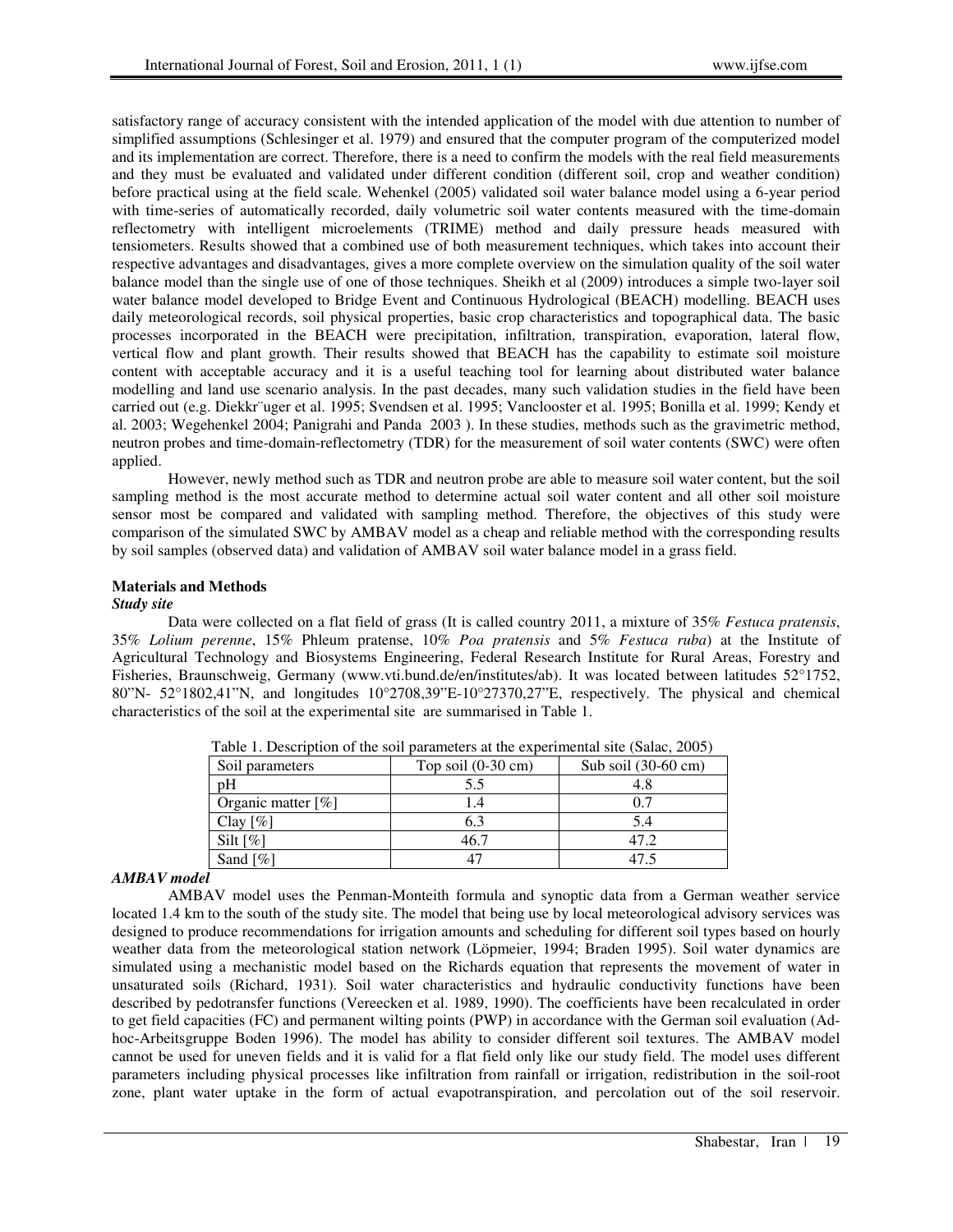Additionally, the model considers the dynamics of the crop's root growth model that affect plant water uptake and hence the soil water in the unsaturated zone. In the AMBAV model, the phenological and morphological development of the plants are considered in the form of:

- the partitioning of the radiation absorbed by the plants and the soil surface,
- the aerodynamic transport from the soil surface and the plants and
- resistance against plant transpiration (bulk stomatal resistance).

For these purposes, plant height, leaf area index and bulk stomatal resistance are generating inside the AMBAV model for each crop depending on a certain phenological phase. In this model, the calculations of the water budgets of the different soil layers and the hydrological properties of the corresponding soil are parameterized on the basis of Bodenkundliche Kartieranleitung KA4 (Boden 1994). Input files are separated into starting file, parameter files and meteorological files that should be filled with adequate data sets. In this study, the grass phenology data and soil data as input data were:

Starting of vegetation period = 02.03.2007 Starting of dormant period = 30.11.2007

Irrigation starting =  $65\%$  of total available water content (TAWC)

Field capacity = 24 (vol %) Permanent wilting point = 4 (vol %)

Maximum root depth of grass  $= 60$  cm

SWC at the beginning (02.03.2007) at depths of 0 to 40 cm =  $85.7\%$  of TAWC

SWC at the beginning (02.03.2007) at depths of 40 to 70 cm = 82.7 % of TAWC

The simulated SWC in the root zone of grass can be calculated as follows:

SWC in the root zone [vol%]=([available water in root zone [mm] +(PWP=24mm)]/ 600)  $\times$  100 (1)

In addition, the AMBAV model has the ability of considering the effect of different irrigation method (sprinkler irrigation, drip irrigation and surface irrigation) to simulate the SWC because they have different deep percolation and efficiency. Therefore, due to using centre pivot irrigation system to irrigate grass field in this study, the data of sprinkler irrigation method was used in the model.

#### *Validation of the AMBAV model*

Validation of the AMBAV climatic water balance model to simulate soil moisture content was evaluated by comparing simulated values with observed data (soil sampling). This experimental dataset includes a period of 7 months. Auger boring was used to take soil samples in 30-cm increments to 60 cm (maximum root depth of grass) in three replications. Air dried samples were crushed and sieved through a 2 mm sieve, and then the SWC was measured using gravimetric method. In addition, the available data on bulk density at FAL ( $\rho_b = 1.42$  gr/cm<sup>3</sup>) was used to calculate the volumetric SWC. Proc t-test statistical analyses were carried out on the data using Statistical Analysis System program (SAS Institute, 1996) through analyses of variance. In order to validate the model, comparisons were made between the simulated and observed values and three statistical tests were performed. These tests are coefficient of determination  $(R^2)$ , MARE (mean absolute relative error) and prediction efficiency (PE) index. The MARE index is computed as:

$$
MARE = \left\{ \begin{array}{ll} \sum_{j=1}^{N} \frac{(SWC_{i,observed} - SWC_{i,simulated})}{SWC_{i,observed}} \\ \end{array} \right\} / N
$$
 (2)

Where SWCi,<sub>observed</sub> and SWCi,simulated are the observed and simulated SWC in the active root zone of the crop on ith time, i the index of the time that is taken as 1time in the study, and N is the total number of times for which observations are taken. The PE index is computed as:

$$
PE=1-\{\sum_{i=1}^{N}\frac{(\text{SWC}_{\text{i,observed}}-\text{SWC}_{\text{i,simulated}})^{2}}{(\text{SWC}_{\text{i,observed}}-\text{SWC}_{\text{observed}})^{2}}\}\
$$
(3)

Where SWC<sub>observed</sub> is the arithmetic mean of the individual observations of SWC in the active root zone of the crop.

The mean difference, Md (Eq. 4), suggested by Addiscott and Whitmore (1987) and the relative root mean square error, RRMSE (Eq. 5), proposed by Loague and Green (1991) were used to assess the degree of coincidence between simulated and observed values. The Md as an index shows tendency of the model to overestimate or underestimate the soil sample values. It is a measure of the average difference between simulated and observed values. An Md value equal to zero denotes no difference between simulated SWC and soil sample values even though simulated and soil sample values can differ for individual measurements dates. RRMSE, as an index of the total error, and similar to the coefficient, provides a percentage for the total difference between simulated and observed values based on soil sample measured mean basis. A smaller RRMSE indicates better performance. The Md and RRMSE statistical parameters were defined as:

$$
Md = \frac{\sum_{i=1}^{n} (E_i - M_i)}{n}
$$
 (4)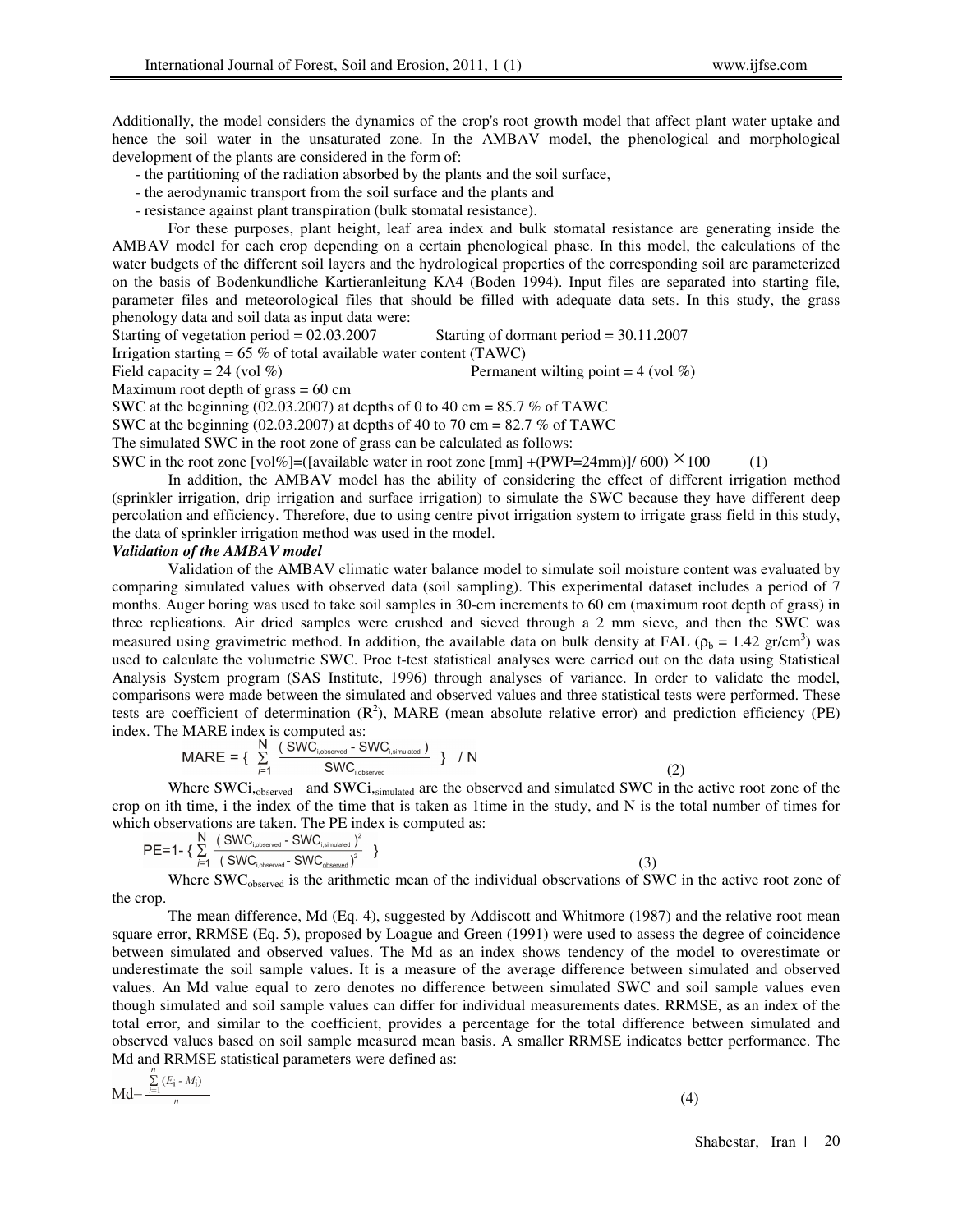$$
\text{RRMSE} = \left[\frac{1}{n}\sum_{i=1}^{n} (E_i - M_i)^2\right]^{1/3} \times \left(\frac{100}{\overline{M}}\right)
$$

 $(5)$ where Ei is the simulated value, Mi is the corresponding observed value, n is the number of measurements and  $\overline{M}$  is the mean of the soil sample measurements.

#### **Results**

A comparison between the observed and simulated SWC in the upper 60 cm (root zone) of grass crops from February to August (main vegetation period of grass) revealed a close results and reasonable agreement as the model satisfactorily simulated the SWC (Figure 1).



Figure 1: Observed and simulated SWC in the upper 60 cm of grass (up) and Precipitation + Irrigation (down)

Periods without or with small watering (precipitation plus irrigation) correspond well with decreasing soil moisture, whereas considerable amounts of precipitation plus irrigation cause sharp rises in the soil water curve as in the beginning of May and middle of June. At the end of April, the lowest soil moisture content was reached. Simulated values during the measuring period obtained by using the AMBAV model are shown in Table 2 in millimetres of water available in the root zone of the grass. Irrigation recommendation in Table 2 is calculated based on 35 % depletion in available water in the active root zone of the grass (Management allowable depletion = 35 %). SWC in the root zone of the grass (Table 2) was calculated based on Eq. (1). Calculation of the water balance component in Table 2 shows that irrigation plus precipitation and saved water in the soil at the beginning of the period is equal to deep percolation plus evapotranspiration.

Based on Proc t-test statistical analyses (SAS 9.1), differences between observed and simulated values were not significant at the 5 % level (pr > t = 0.097). To develop the model's predictive performance, the  $R^2$  value of the observed and the simulated values were estimated. In Figure 2, simulated values are compared to those found by soil samples by plotting on 1:1 line to assess the accuracy of AMBAV model. The linear relationship was determined as  $y = 1.0538x - 0.3664$  ( $R^2 = 0.92$ ). Line slope (1.0538) is close to 1 and intercept (0.3664) is close to zero. This result shows a good alignment along the 1:1 line and demonstrates that simulated values by AMBAV model were close to those found in the soil samples. The  $R^2$  value was 0.92 (Figure 2). Since the  $R^2$  value was close to one, it confirms the presence of a good agreement between observed and simulated values. These results are in agreement with Friesland and Lopmeier (2007).

In some cases, differences between the observed and simulated values were significant (5% level). In addition to the graphical presentation, statistical tests were carried out to investigate the model's predictive performance. The MARE value was found to be 0.11(estimated using the methods outlined in Eq. 2). Furthermore, the PE index (estimated using the methods outlined in Eq. 3) was founds to be 0.999 (99.9%).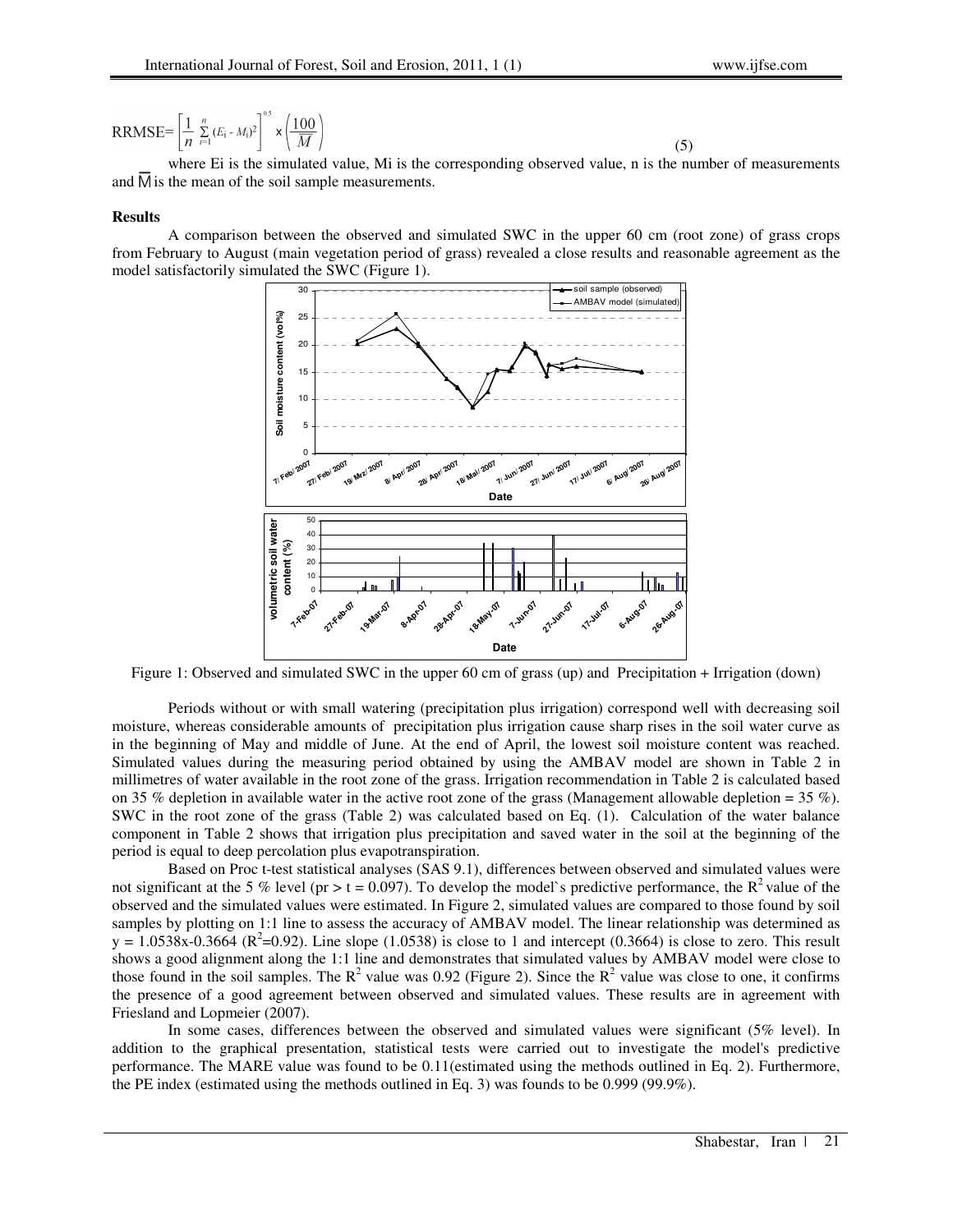| Water balance from 02.03.2007 to 05.08.2007        |                                   |                             |                           |                      |                             |                       |                       |           |  |  |
|----------------------------------------------------|-----------------------------------|-----------------------------|---------------------------|----------------------|-----------------------------|-----------------------|-----------------------|-----------|--|--|
| Saved water in<br>the soil (mm)                    |                                   | Deep<br>percolation<br>(mm) | Evaporation<br>(mm)       |                      | Irrigation<br>(mm)          | Precipitation<br>(mm) | Water balance<br>(mm) |           |  |  |
| 47.1                                               |                                   | 9.8                         | 418.0                     |                      | 38                          | 342.6                 | 0.0                   |           |  |  |
| Irrigation data for Grass and sprinkler irrigation |                                   |                             |                           |                      |                             |                       |                       |           |  |  |
| Date                                               | Recommended<br>irrigation<br>(mm) | Available water             |                           |                      |                             |                       | Precipitation         |           |  |  |
|                                                    |                                   | $0-30cm$<br>in % F.C.       | $30 - 60$<br>cm in<br>%FC | Root<br>zone<br>(mm) | Deep<br>percolation<br>(mm) | Evaporation<br>(mm)   | Irrigation<br>(mm)    | n<br>(mm) |  |  |
| 02.03.                                             | $\boldsymbol{0}$                  | 85.7                        | 82.7                      | 101.1                | 0.0                         | 0.7                   | $\mathbf{0}$          | 2.2       |  |  |
| 03.03.                                             | $\boldsymbol{0}$                  | 95.2                        | 82.7                      | 106.7                | 0.0                         | 0.1                   | $\mathbf{0}$          | 5.8       |  |  |
| 04.03.                                             | $\overline{0}$                    | 93.7                        | 82.3                      | 105.6                | 0.0                         | 1.1                   | $\theta$              | 0.0       |  |  |
| 05.03.                                             | $\overline{0}$                    | 96.5                        | 82.0                      | 107.1                | 0.0                         | 0.9                   | $\mathbf{0}$          | 2.4       |  |  |
| .                                                  |                                   | .                           |                           |                      |                             |                       |                       |           |  |  |
| 01.08.                                             | $30 + 25$                         | 55.0                        | 37.0                      | 55.2                 | 0.0                         | 3.9                   | $\mathbf{0}$          | 0.0       |  |  |
| 02.08.                                             | $30 + 15$                         | 69.8                        | 36.9                      | 64.0                 | 0.0                         | 1.3                   | $\theta$              | 10.1      |  |  |
| 03.08.                                             | $30 + 20$                         | 64.2                        | 36.3                      | 60.3                 | 0.0                         | 3.7                   | $\mathbf{0}$          | 0.0       |  |  |
| 04.08.                                             | $30 + 25$                         | 58.5                        | 35.7                      | 56.5                 | 0.0                         | 3.8                   | $\mathbf{0}$          | 0.0       |  |  |
| 05.08.                                             | $30 + 30$                         | 52.5                        | 35.0                      | 52.5                 | 0.0                         | 4.0                   | $\theta$              | 0.0       |  |  |

## Table 2: Water balance from 02.03.2007 to 05.08.2007 during measuring period by AMBAV model



Figure 2: Relationship between observed and simulated soil water content

## **Discussion**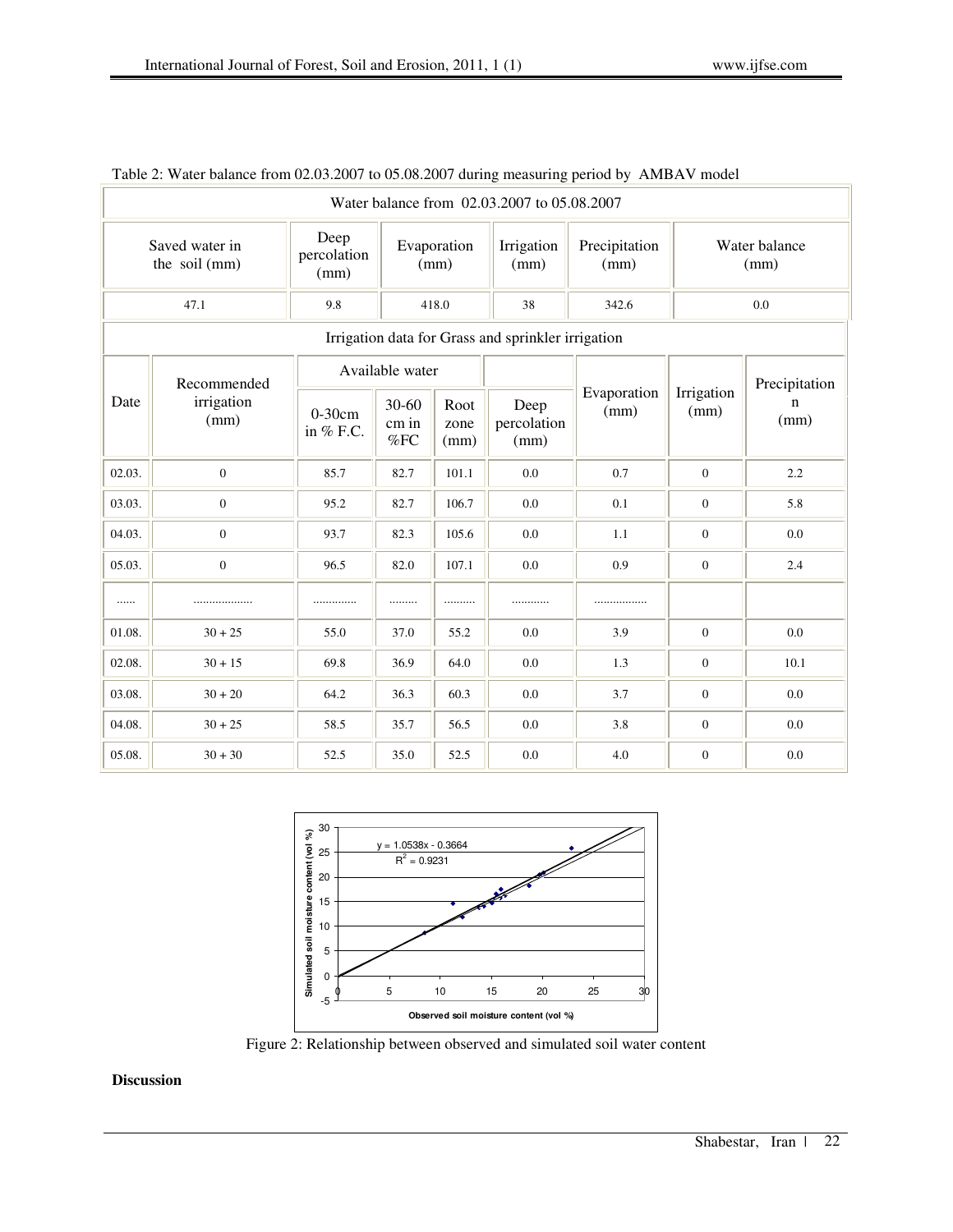The lowest and highest soil moisture content were simultaneously reached. It is well to discern that simulated and observed curves reveal their peaks and minimum widely in parallel. The SWC of the 0–60 cm depth from the model and observed values showed a full recharge of soil water up to field capacity in March.

However, a significant finding observed in the present study is the same trend of variation of SWC throughout the measuring period for both observed and simulated cases. The soil was watered many times due to irrigation and rainfall. During the periods when there was neither rainfall nor any supplemental irrigation, observed and simulated SWC in the root zone of the grass was depleted gradually. This is due to the loss of water by the grass in the form of evapotranspiration. However, if during the grass-growing season there was any rainfall or irrigation, then water content in the root zone of the grass increased.

The reason for significant differences between the observed and simulated might be due to a) spatial variation in SWC and b) ABMAV model assumes that all the soil water in excess of soil storage capacity percolates out of the active root zone of the grass instantaneously, which is not true under actual field conditions.

Low MARE value and high values of PE and  $R^2$  indicate that the AMBAV model can be used safely to simulate the soil-water content in the active root zone of the grass. The Md and RRMSE results support the AMBAV model, also. +0.49 volumetric percent of Md value was calculated for SWC. This result demonstrates that simulated values by AMBAV model were close to those found in soil samples. Also, the RRMSE value of 7.37 shows a low data scattering by AMBAV model.

The development of fast and less costly method of the AMBAV model instead of timely, difficult and expensive soil sampling and soil moisture sensor is a great interest and one of the most promising new methods and techniques. The result of this study is in agreement with Friesland and Lopmeier (2007) and confirmed their results. According to the results of this study, it can be concluded that the AMBAV model performance was satisfactory in simulating the root zone SWC of the grass under field conditions. The AMBAV model was able to find the optimum date for grass-specific irrigation as an agro-meteorological. It is necessary to validate this model for different crops, soil types and weather condition.

#### **Acknowledgements**

The first author wishes to extend his deep thanks to Institute of Agricultural Technology and Biosystems Engineering, Federal Research Institute for Rural Areas, Forestry and Fisheries, Braunschweig, Germany for scientific and financial supports and my deep thanks to Iran´s government for the scholarship.

#### **References**

- Addiscott TM, Whitmore AP (1987) Computer simulation of changes in soil mineral nitrogen and crop nitrogen during autumn, winter and spring. J. Agric. Sci. (Cambridge) 109:141–157.
- Boden AG (1996) Bodenkundliche Kartieranleitung, 4th edn. 1994 reprint, E.Schw eizerbart'sche Verlagsbuchhandlung, Stuttgart.
- Boden AG (1994) Bodenkundliche Kartieranleitung, Ed.: Bundesanstalt für Geowissenschaft-en und Rohstoffe, Hannover.

Boken VK, Hoogenboom GI, Hook E, Thomas DL, Guerra LC, Harrison KA (2004) Agricultural water use estimation using geospatial modeling and a geographic information system. Agricultural Water Management, 67 (3): 185-199. DOI:10.1016/j.agwat.2004.01.003, http://cat. inist.fr/?aModele= afficheN &cpsidt=15795261

Braden H (1995) The model AMBETI – A detailed description of a soil-plant atmosphere model. Berichte des Deutschen Wetterdienstes 195-117.

Bonilla CA, Munoz JF, Vauclin M (1999) Opus simulation of water dynamics and nitrate transport in a field plot. Ecological Modelling 122: 69–80. DOI: 10.1016/S0304-3800(99)00119-2.

- Clemmens AJ, El-Haddad Z, Strelkoff TS (1999) Assessing the potential for modern service irrigation in Egypt. Trans ASAE 42(46):995-1008.
- Dechmi F, Playan E, Faci JM, Tejero M, Bercero A (2003) Analysis of an irrigation district in north-eastern Spain II. Irrigation. Evaluation, Simulation and Scheduling Agricultural Water Management 61 (2) 93- 109.
- Diekkr¨uger B, S¨ondgerath D, Kersebaum KC, McVoy CW (1995) Validity of agroecosystem models-a comparison of results of different models applied to the same data set. Ecological modelling 81: 3–29. DOI: 10.1016/0304-3800(94)00157-D.
- Friesland H, Lopmeier FJ (2007) The performance of the model AMBAV for evapotranspiration and soil moisture on Müncheberg data. Modelling water and nutrient dynamics in soil-crop system. 19-26.
- Islam S, Engman T (1996) Why border for 0.0001% of earth water? Challenges for soil moisture research. P. 420 earth observ. Syst. Newsp. 22 Sept. 1996.